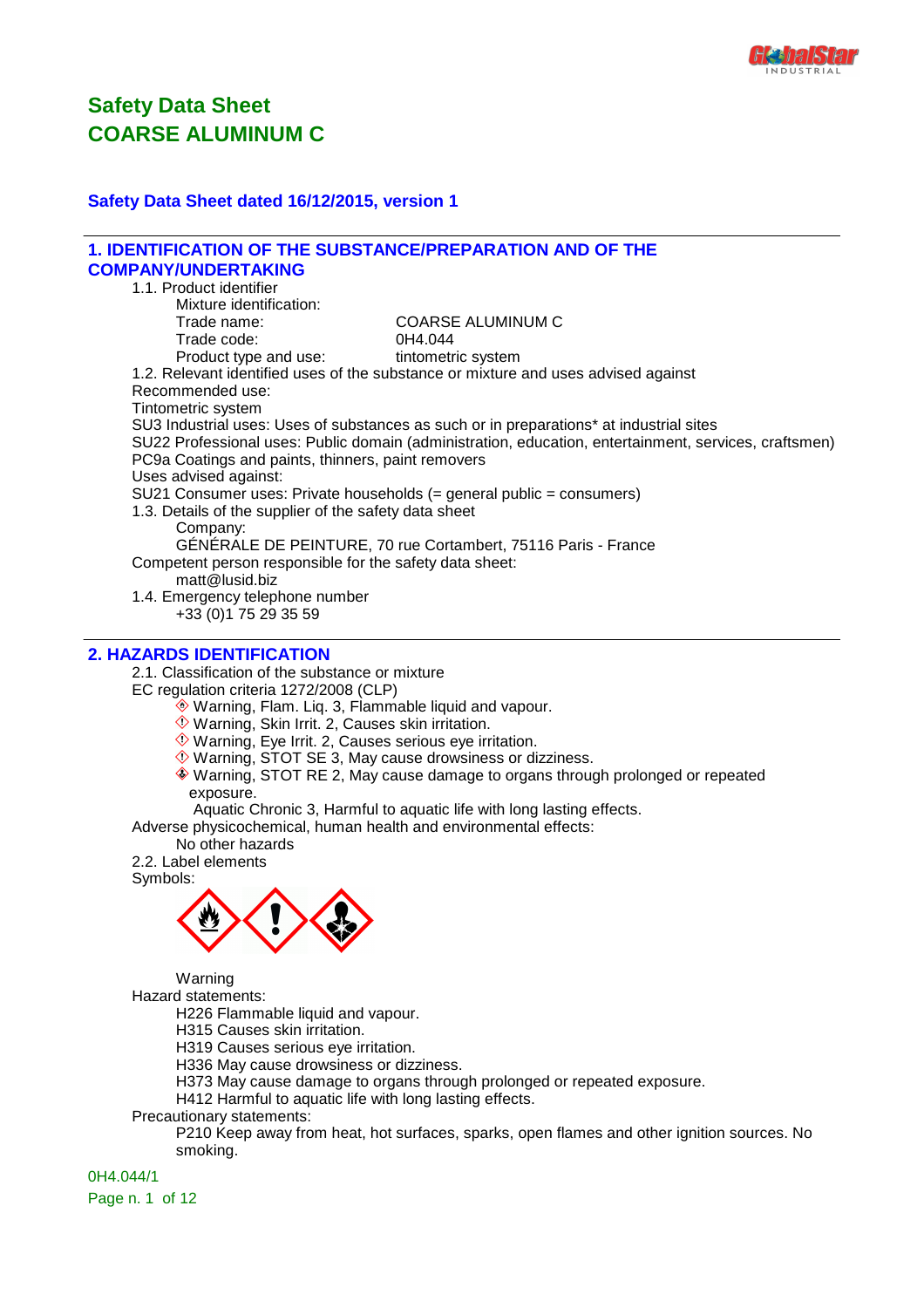

P260 Do not breathe dust/fume/gas/mist/vapours/spray. P261 Avoid breathing dust/fume/gas/mist/vapours/spray. P273 Avoid release to the environment. P280 Wear protective gloves/protective clothing/eye protection/face protection. P370+P378 In case of fire, use a dry powder fire extinguisher to extinguish. Special Provisions: None **Contains** 1-methoxy-2-propanol Naphtha (petroleum), hydrotreated heavy n-butyl acetate Solvent naphtha (petroleum), light arom. Special provisions according to Annex XVII of REACH and subsequent amendments: Restricted to professional users. 2.3. Other hazards

Other Hazards: No other hazards

#### **3. COMPOSITION/INFORMATION ON INGREDIENTS**

3.1. Substances N.A.

#### vPvB Substances: None - PBT Substances: None Hazardous components within the meaning of the CLP regulation and related classification:

| Qty                    | <b>Name</b>                                  | <b>Ident. Number</b>                              |                                               | <b>Classification</b>                                                                                                                                                                                                                                                                                             |
|------------------------|----------------------------------------------|---------------------------------------------------|-----------------------------------------------|-------------------------------------------------------------------------------------------------------------------------------------------------------------------------------------------------------------------------------------------------------------------------------------------------------------------|
| >= 25% -<br>$< 30\%$   | aluminium powder<br>(stabilised)             | Index<br>number:<br>CAS:<br>EC:<br>REACH No.: 01- | 7429-90-5<br>231-072-3<br>2119529243<br>-45   | 013-002-00-1 $\otimes$ 2.12/2 Water-react. 2 H261<br><b>1 H228</b> 2.7/1 Flam. Sol. 1 H228                                                                                                                                                                                                                        |
| - < 15%                | >= 12.5% 2-methoxy-1-<br>methylethyl acetate | Index<br>number:<br>CAS:<br>EC:<br>REACH No.: 01- | 108-65-6<br>203-603-9<br>2119475791<br>$-29$  | 607-195-00-7 $\otimes$ 2.6/3 Flam. Liq. 3 H226                                                                                                                                                                                                                                                                    |
| - < 15%                | >= 12.5%   xylene [4]                        | Index<br>number:<br>CAS:<br>EC:<br>REACH No.: 01- | 1330-20-7<br>215-535-7<br>2119488216<br>$-32$ | 601-022-00-9 \$2.6/3 Flam. Liq. 3 H226<br><b>1332</b> 3.1/4/Inhal Acute Tox. 4 H332<br>$\Diamond$ 3.1/4/Dermal Acute Tox. 4 H312<br><b>1</b> 3.3/2 Eye Irrit. 2 H319<br><b>13.8/3 STOT SE 3 H335</b><br><b>1315</b> 3.2/2 Skin Irrit. 2 H315<br><b>♦ 3.9/2 STOT RE 2 H373</b><br><b>♦ 3.10/1 Asp. Tox. 1 H304</b> |
| $>= 10\%$ -<br>< 12.5% | 1-methoxy-2-propanol                         | Index<br>number:<br>CAS:<br>EC:                   | 107-98-2<br>203-539-1                         | 603-064-00-3 $\otimes$ 2.6/3 Flam. Liq. 3 H226<br>$\Diamond$ 3.8/3 STOT SE 3 H336                                                                                                                                                                                                                                 |

0H4.044/1 Page n. 2 of 12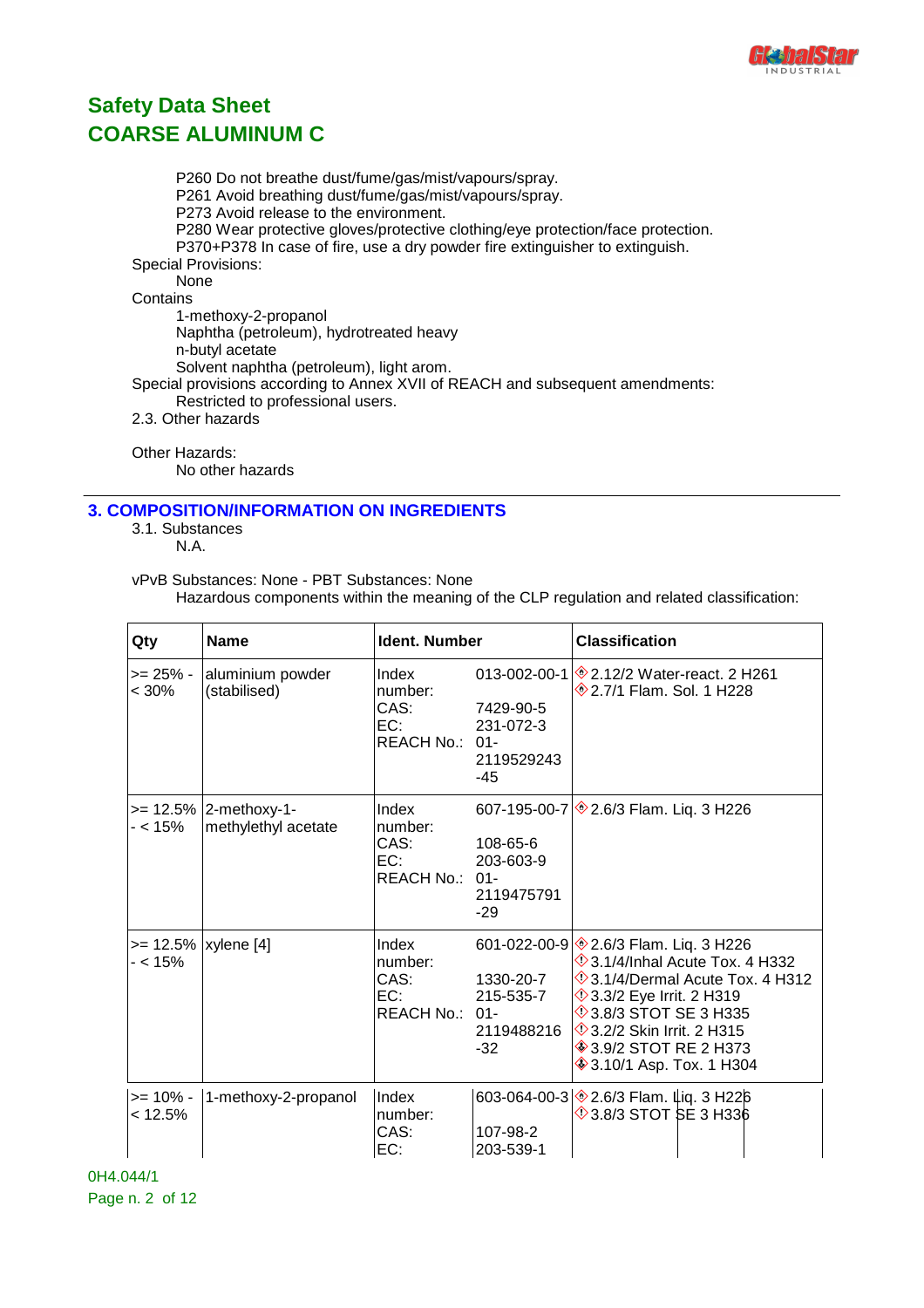

|                          |                                             | <b>REACH No.:</b>                                    | $01 -$<br>2119457435<br>$-35$                                |                                                                                                                                                                                                                              |
|--------------------------|---------------------------------------------|------------------------------------------------------|--------------------------------------------------------------|------------------------------------------------------------------------------------------------------------------------------------------------------------------------------------------------------------------------------|
| $>= 7\%$ -<br>< 10%      | Naphtha (petroleum),<br>hydrotreated heavy  | Index<br>number:<br>CAS:<br>EC:<br>REACH No.:        | 64742-48-9<br>265-150-3<br>$01 -$<br>2119457273<br>$-39$     | 649-327-00-6 ♦ 3.10/1 Asp. Tox. 1 H304<br>$\lozenge$ 3.8/3 STOT SE 3 H336<br><b>EUH066</b>                                                                                                                                   |
| $>= 3\%$ -<br>$< 5\%$    | n-butyl acetate                             | Index<br>number:<br>CAS:<br>EC:<br>REACH No.: 01-    | 607-025-00-1<br>123-86-4<br>204-658-1<br>2119485493<br>$-29$ | <b><sup>◈</sup>2.6/3 Flam. Liq. 3 H226</b><br>$\Diamond$ 3.8/3 STOT SE 3 H336<br><b>EUH066</b>                                                                                                                               |
| $>= 3\%$ -<br>$< 5\%$    | Solvent naphtha<br>(petroleum), light arom. | Index<br>number:<br>CAS:<br>EC:<br>REACH No.:        | 64742-95-6<br>265-199-0<br>$01 -$<br>2119455851<br>$-35$     | 649-356-00-4 $\otimes$ 2.6/3 Flam. Liq. 3 H226<br>♦4.1/C2 Aquatic Chronic 2 H411<br>$\Diamond$ 3.8/3 STOT SE 3 H335<br><b>♦ 3.10/1 Asp. Tox. 1 H304</b><br>$\Diamond$ 3.8/3 STOT SE 3 H336<br><b>EUH066</b><br>DECLP (CLP)*  |
| $>= 1\% -$<br>< 3%       | ethylbenzene                                | Index<br>number:<br>CAS:<br>EC:<br><b>REACH No.:</b> | $100 - 41 - 4$<br>202-849-4<br>$01 -$<br>2119489370<br>$-35$ | 601-023-00-4 2.6/2 Flam. Liq. 2 H225<br>$\Diamond$ 3.1/4/Inhal Acute Tox. 4 H332<br><b>♦ 3.9/2 STOT RE 2 H373</b><br><b>♦ 3.10/1 Asp. Tox. 1 H304</b>                                                                        |
| $>= 0.1%$<br>$- < 0.25%$ | butan-1-ol                                  | Index<br>number:<br>CAS:<br>EC:<br>REACH No.:        | $71-36-3$<br>200-751-6<br>$01 -$<br>2119484630<br>$-38$      | 603-004-00-6 $\otimes$ 2.6/3 Flam. Liq. 3 H226<br>$\lozenge$ 3.8/3 STOT SE 3 H335<br><b>1</b> 3.2/2 Skin Irrit. 2 H315<br>◈3.3/1 Eye Dam. 1 H318<br><b>123.8/3 STOT SE 3 H336</b><br>$\Diamond$ 3.1/4/Oral Acute Tox. 4 H302 |

\*DECLP (CLP): Substance classified in accordance with Note P, Annex VI of EC Regulation (EC) 1272/2008. The classification as a carcinogen or mutagen need not apply if it can be shown that the substance contains less than 0,1 % w/w benzene (EINECS No 200-753-7). When the substance is not classified as a carcinogen at least the precautionary statements (P102-)P260-P262-P301 + P310-P331 (Table 3.1) or the S-phrases (2-)23-24-62 (Table 3.2) shall apply. This note applies only to certain complex oil-derived substances in Part 3.

#### **4. FIRST AID MEASURES**

4.1. Description of first aid measures

- In case of skin contact:
	- Immediately take off all contaminated clothing.
	- Areas of the body that have or are only even suspected of having come into contact with the product must be rinsed immediately with plenty of running water and possibly with soap.

0H4.044/1 Page n. 3 of 12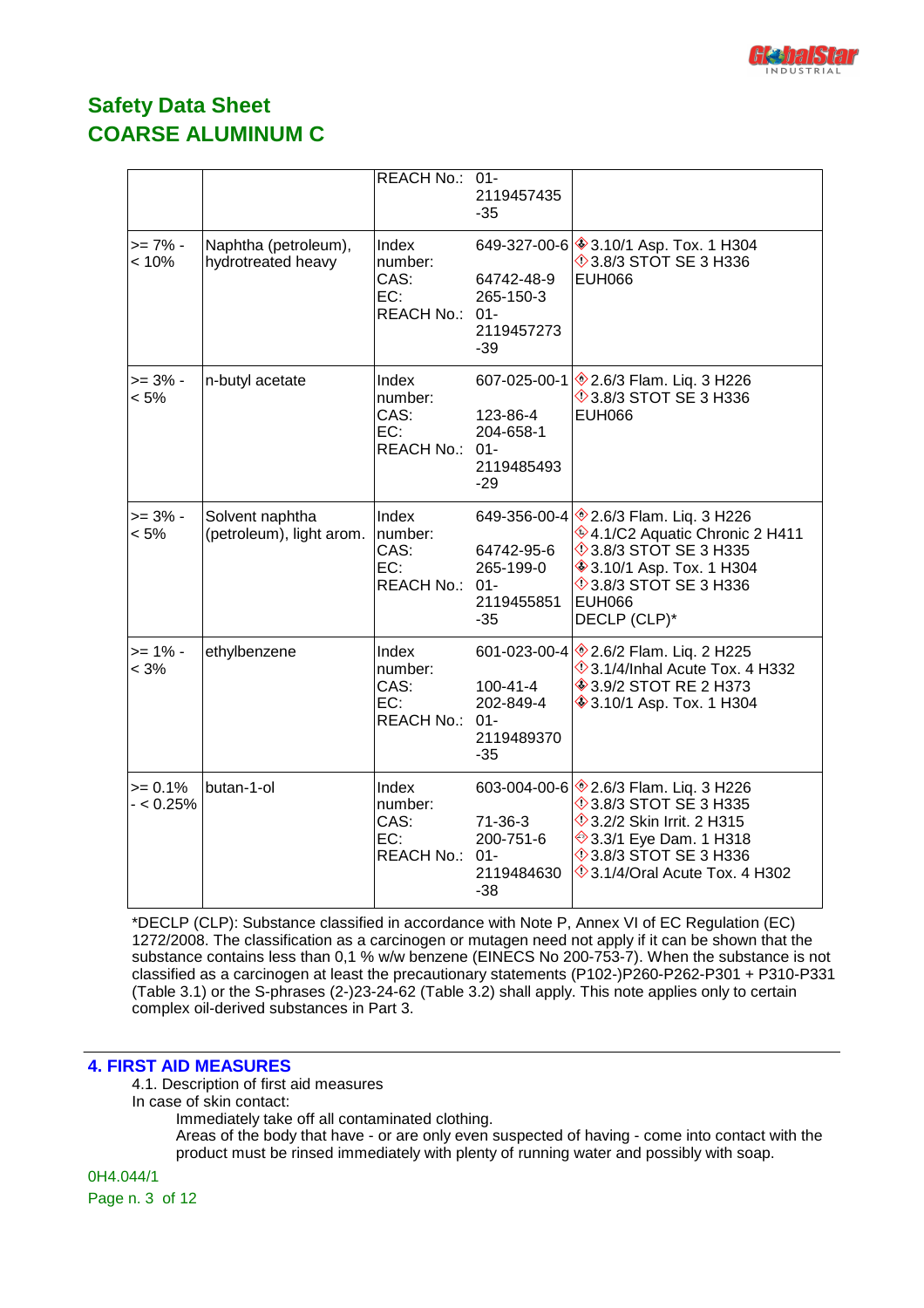

Wash thoroughly the body (shower or bath).

Remove contaminated clothing immediatley and dispose off safely.

After contact with skin, wash immediately with soap and plenty of water.

In case of eyes contact:

After contact with the eyes, rinse with water with the eyelids open for a sufficient length of time, then consult an opthalmologist immediately.

Protect uninjured eye.

In case of Ingestion:

Do NOT induce vomiting.

In case of Inhalation:

If breathing is irregular or stopped, administer artificial respiration.

- In case of inhalation, consult a doctor immediately and show him packing or label.
- 4.2. Most important symptoms and effects, both acute and delayed

None

4.3. Indication of any immediate medical attention and special treatment needed

In case of accident or unwellness, seek medical advice immediately (show directions for use or safety data sheet if possible). Treatment:

None

#### **5. FIRE-FIGHTING MEASURES**

- 5.1. Extinguishing media
	- Suitable extinguishing media:
	- Extinguishing media which must not be used for safety reasons:
	- None in particular.
- 5.2. Special hazards arising from the substance or mixture Do not inhale explosion and combustion gases. Burning produces heavy smoke.
- 5.3. Advice for firefighters
	- Use suitable breathing apparatus .

Collect contaminated fire extinguishing water separately. This must not be discharged into drains.

Move undamaged containers from immediate hazard area if it can be done safely.

#### **6. ACCIDENTAL RELEASE MEASURES**

- 6.1. Personal precautions, protective equipment and emergency procedures
	- Wear personal protection equipment.
	- Remove all sources of ignition.
	- Wear breathing apparatus if exposed to vapours/dusts/aerosols.
	- Provide adequate ventilation.
	- Use appropriate respiratory protection.

See protective measures under point 7 and 8.

6.2. Environmental precautions

Do not allow to enter into soil/subsoil. Do not allow to enter into surface water or drains. Retain contaminated washing water and dispose it.

In case of gas escape or of entry into waterways, soil or drains, inform the responsible authorities.

- Suitable material for taking up: absorbing material, organic, sand
- 6.3. Methods and material for containment and cleaning up
	- Wash with plenty of water.
- 6.4. Reference to other sections See also section 8 and 13

#### **7. HANDLING AND STORAGE**

7.1. Precautions for safe handling

Avoid contact with skin and eyes, inhaltion of vapours and mists.

0H4.044/1 Page n. 4 of 12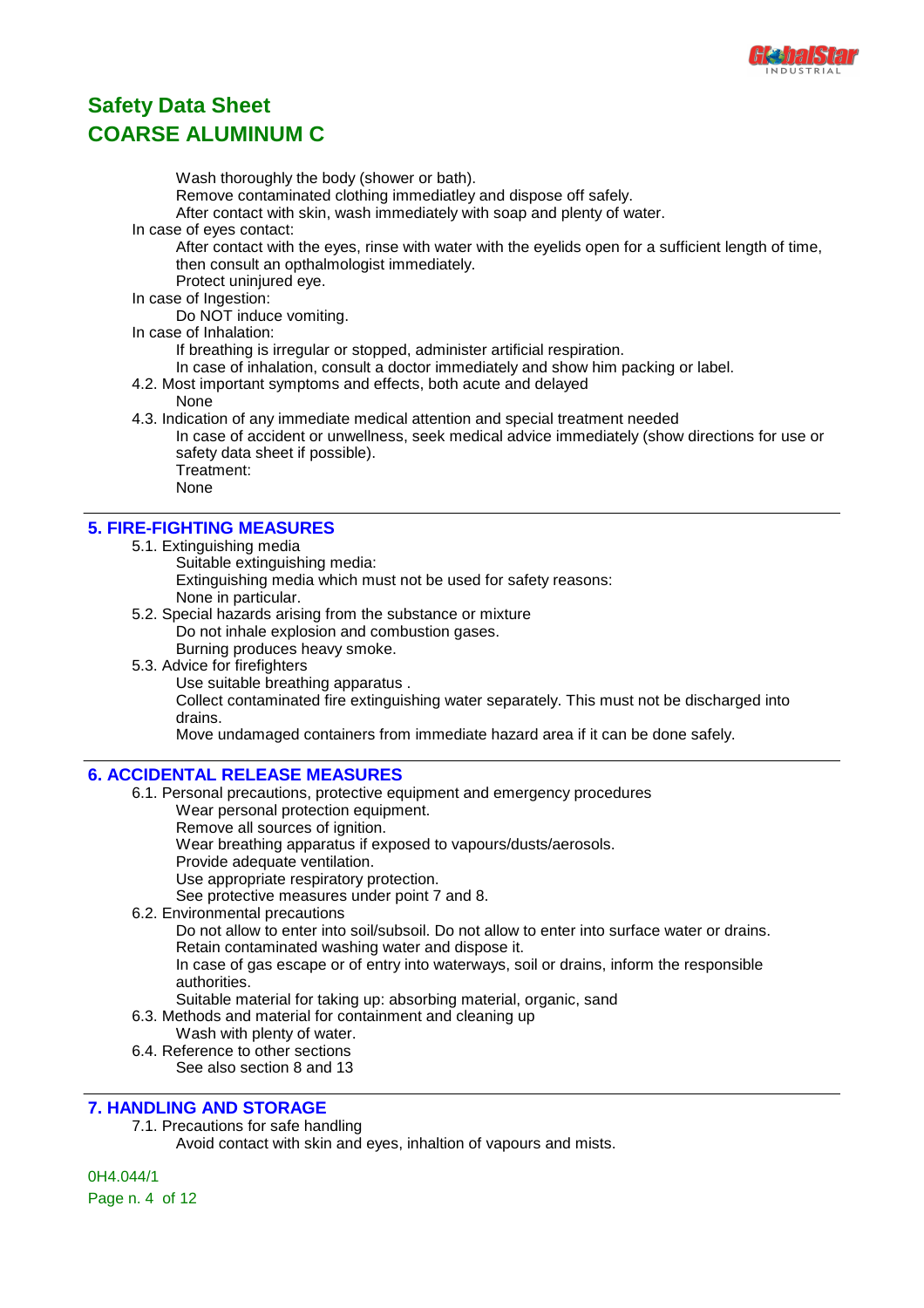

Use localized ventilation system.

Don't use empty container before they have been cleaned. Before making transfer operations, assure that there aren't any incompatible material residuals in the containers. Contamined clothing should be changed before entering eating areas. Do not eat or drink while working. See also section 8 for recommended protective equipment. 7.2. Conditions for safe storage, including any incompatibilities Always keep the containers tightly closed. Keep away from unguarded flame, sparks, and heat sources. Avoid direct exposure to sunlight. Keep away from food, drink and feed. Incompatible materials: None in particular. Instructions as regards storage premises: Cool and adequately ventilated. 7.3. Specific end use(s) None in particular **8. EXPOSURE CONTROLS/PERSONAL PROTECTION** 8.1. Control parameters aluminium powder (stabilised) - CAS: 7429-90-5 EU - LTE(8h): 4 mg/m3 - Notes: polvere respirabile EU - LTE(8h): 10 mg/m3 - Notes: povere totale inalabile ACGIH - LTE(8h): 1 mg/m3 - Notes: (R), A4 - Pneumoconiosis, LRT irr, neurotoxicity 2-methoxy-1-methylethyl acetate - CAS: 108-65-6 ACGIH - LTE: 275 mg/m3, 50 ppm - STE: 550 mg/m3, 100 ppm - Notes: H EU - LTE(8h): 275 mg/m3, 50 ppm - STE: 550 mg/m3, 100 ppm - Notes: Indicative Occupational Exposure Limit Values [2,3] and Limit Values for Occupational Exposure [4] (for references see bibliography) xylene [4] - CAS: 1330-20-7 MAK - LTE: 100 ppm - STE: 200 ppm - Notes: D, Skin EU - LTE(8h): 221 mg/m3, 50 ppm - STE: 442 mg/m3, 100 ppm - Notes: Bold-type: Indicative Occupational Exposure Limit Values [2,3] and Limit Values for Occupational Exposure [4] (for references see bibliography) ACGIH - LTE(8h): 100 ppm - STE: 150 ppm - Notes: A4, BEI - URT and eye irr, CNS impair 1-methoxy-2-propanol - CAS: 107-98-2 EU - LTE(8h): 375 mg/m3, 100 ppm - STE: 563 mg/m3, 150 ppm - Notes: Bold-type: Indicative Occupational Exposure Limit Values [2,3] and Limit Values for Occupational Exposure [4] (for references see bibliography) ACGIH - LTE(8h): 50 ppm - STE: 100 ppm - Notes: A4 - Eye and URT irr n-butyl acetate - CAS: 123-86-4 ACGIH - LTE(8h): 150 ppm - STE: 200 ppm - Notes: Eye and URT irr OEL 8h - 150 ppm OEL short - 200 ppm Solvent naphtha (petroleum), light arom. - CAS: 64742-95-6 TLV TWA - 100 mg/mq ethylbenzene - CAS: 100-41-4 EU - LTE(8h): 442 mg/m3, 100 ppm - STE: 884 mg/m3, 200 ppm - Notes: Bold-type: Indicative Occupational Exposure Limit Values [2,3] and Limit Values for Occupational Exposure [4] (for references see bibliography) ACGIH - LTE(8h): 20 ppm - Notes: A3, BEI - URT irr, kidney dam (nephropathy), cochlear impair butan-1-ol - CAS: 71-36-3 ACGIH - LTE(8h): 20 ppm - Notes: Eye and URT irr DNEL Exposure Limit Values 2-methoxy-1-methylethyl acetate - CAS: 108-65-6 0H4.044/1

Page n. 5 of 12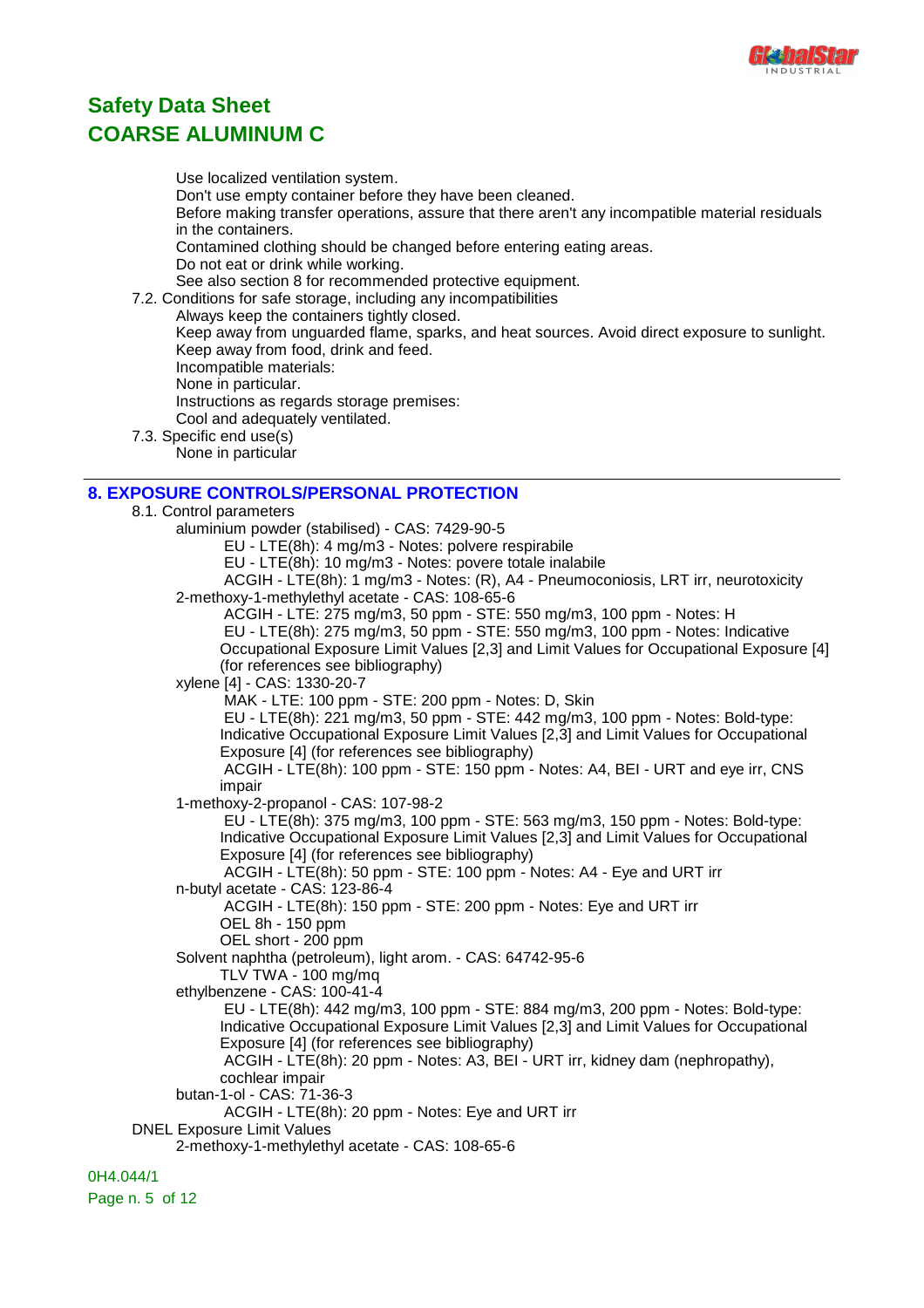

Worker Industry: 153.5 mg/kg - Consumer: 54.8 mg/kg - Exposure: Human Dermal - Frequency: Long Term, systemic effects Worker Industry: 275 mg/m3 - Consumer: 33 mg/m3 - Exposure: Human Inhalation - Frequency: Long Term, systemic effects Consumer: 1.67 mg/kg - Exposure: Human Oral - Frequency: Long Term, systemic effects xylene [4] - CAS: 1330-20-7 Worker Industry: 289 mg/m3 - Consumer: 174 mg/m3 - Exposure: Human Inhalation - Frequency: Short Term, local effects Worker Industry: 180 mg/kg - Consumer: 108 mg/kg - Exposure: Human Dermal - Frequency: Long Term, systemic effects Worker Industry: 77 mg/m3 - Consumer: 14.8 mg/m3 - Exposure: Human Inhalation - Frequency: Long Term, systemic effects Consumer: 1.6 mg/kg - Exposure: Human Oral - Frequency: Long Term, systemic effects Worker Industry: 289 mg/m3 - Consumer: 174 mg/m3 - Exposure: Human Inhalation - Frequency: Short Term, systemic effects 1-methoxy-2-propanol - CAS: 107-98-2 Worker Industry: 369 mg/m3 - Consumer: 43.9 mg/m3 - Exposure: Human Inhalation - Frequency: Long Term, systemic effects Worker Industry: 553.2 mg/m3 - Exposure: Human Inhalation - Frequency: Short Term, local effects Worker Industry: 50.6 mg/kg - Consumer: 18.1 mg/kg - Exposure: Human Dermal - Frequency: Long Term, systemic effects Consumer: 3.3 mg/kg - Exposure: Human Oral - Frequency: Long Term, systemic effects n-butyl acetate - CAS: 123-86-4 Worker Industry: 960 ppm - Consumer: 859.7 ppm - Exposure: Human Inhalation - Frequency: Short Term, systemic effects Worker Industry: 960 ppm - Consumer: 859.7 ppm - Exposure: Human Inhalation - Frequency: Short Term, local effects Worker Industry: 480 ppm - Consumer: 102.34 ppm - Exposure: Human Inhalation - Frequency: Long Term, systemic effects Worker Industry: 480 ppm - Consumer: 102.34 ppm - Exposure: Human Inhalation - Frequency: Long Term, local effects Solvent naphtha (petroleum), light arom. - CAS: 64742-95-6 Worker Industry: 25 mg/kg - Consumer: 11 mg/kg - Exposure: Human Dermal - Frequency: Long Term, systemic effects Worker Industry: 150 mg/m3 - Consumer: 32 mg/m3 - Exposure: Human Inhalation - Frequency: Long Term, systemic effects Consumer: 11 mg/kg - Exposure: Human Oral - Frequency: Long Term, systemic effects PNEC Exposure Limit Values 2-methoxy-1-methylethyl acetate - CAS: 108-65-6 Target: Air - Value: 0.635 mg/l Target: Microorganisms in sewage treatments - Value: 100 mg/l Target: Freshwater sediments - Value: 3.29 mg/kg Target: Marine water sediments - Value: 0.329 mg/kg Target: Marine water - Value: 0.0635 mg/l xylene [4] - CAS: 1330-20-7 Target: Marine water - Value: 0.327 mg/l Target: Air - Value: 0.327 mg/l - Type of hazard: emissione saltuaria Target: Freshwater sediments - Value: 12.46 mg/kg Target: Marine water sediments - Value: 12.46 mg/kg Target: Soil (agricultural) - Value: 2.31 mg/kg 1-methoxy-2-propanol - CAS: 107-98-2 Target: Air - Value: 100 mg/l - Notes: occasional Target: Freshwater sediments - Value: 41.6 mg/l Target: Marine water sediments - Value: 4.17 mg/kg Target: Soil (agricultural) - Value: 2.47 mg/kg Target: Fresh Water - Value: 10 mg/l

0H4.044/1 Page n. 6 of 12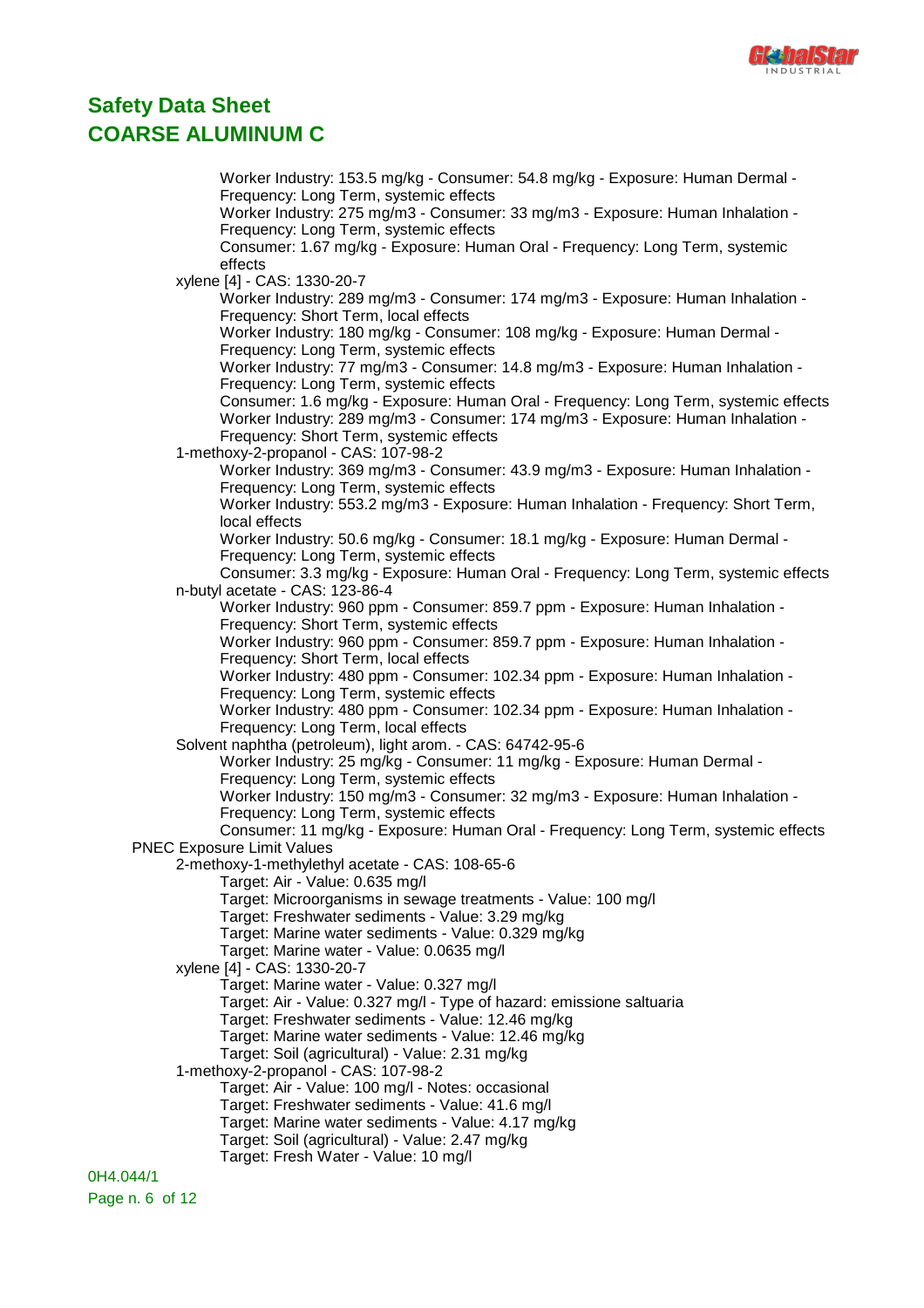

Target: Marine water - Value: 1 mg/l n-butyl acetate - CAS: 123-86-4 Target: Fresh Water - Value: 0.18 mg/l Target: Marine water - Value: 0.018 mg/l Target: Freshwater sediments - Value: 0.981 mg/kg Target: Marine water sediments - Value: 0.0981 mg/kg Target: Soil (agricultural) - Value: 0.0903 mg/kg - Notes: occasional release 8.2. Exposure controls Provide adequate ventilation through good general extraction using local exhaust ventilation. If concentrations of solvent or vapor exceed the OEL value, you have to wear respiratory protection. Eye protection: Use close fitting safety goggles, don't use eye lens. Protection for skin: Use clothing that provides comprehensive protection to the skin, e.g. cotton, rubber, PVC or viton. Protection for hands: NBR (nitrile rubber). Respiratory protection: Mask with filter "A" , brown colour Thermal Hazards: None Environmental exposure controls: None Appropriate engineering controls: None **9. PHYSICAL AND CHEMICAL PROPERTIES** 9.1. Information on basic physical and chemical properties Appearance and colour: liquid gray Odour: solvent Odour threshold: solvent pH: N.A.<br>Melting point / freezing point: N.A. Melting point / freezing point: Initial boiling point and boiling range: N.A. Solid/gas flammability: N.A. Upper/lower flammability or explosive limits: N.A. Vapour density:  $>1$ Flash point: 25 ° C Evaporation rate: N.A. Vapour pressure: N.A. Relative density: 1.01±0.05 Solubility in water: none Solubility in oil: N.A. Partition coefficient (n-octanol/water): N.A. Auto-ignition temperature: N.A. Decomposition temperature: N.A. Viscosity:  $>20"$  FORD8<br>Explosive properties:  $N.A$ Explosive properties: Oxidizing properties: N.A.

Miscibility: N.A.<br>Fat Solubility: N.A. Fat Solubility: Conductivity: N.A. Substance Groups relevant properties N.A.

#### **10. STABILITY AND REACTIVITY**

9.2. Other information

10.1. Reactivity 0H4.044/1 Page n. 7 of 12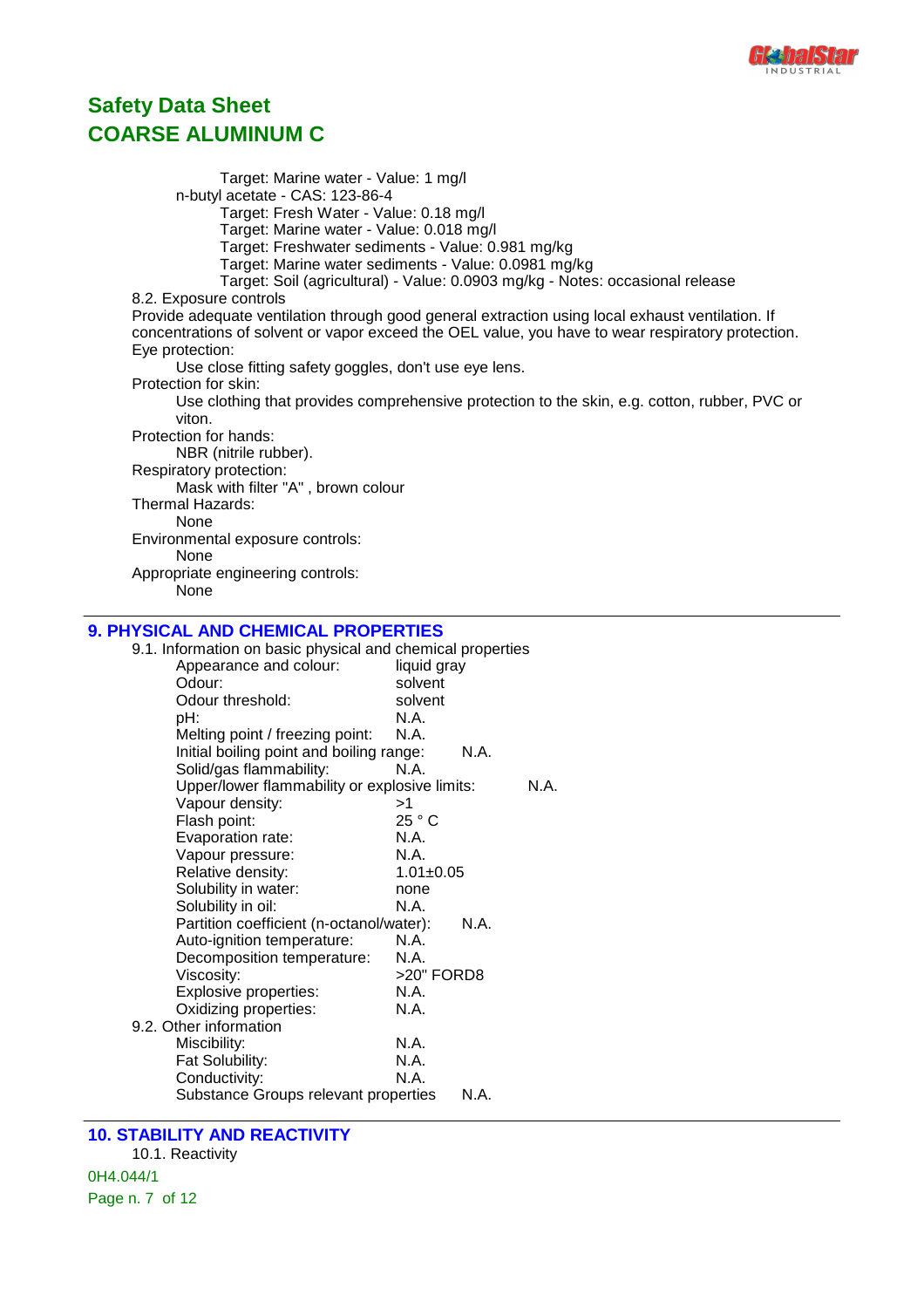

Stable under normal conditions 10.2. Chemical stability Stable under normal conditions 10.3. Possibility of hazardous reactions 10.4. Conditions to avoid Stable under normal conditions. 10.5. Incompatible materials Avoid contact with combustible materials. The product could catch fire. 10.6. Hazardous decomposition products None. **11. TOXICOLOGICAL INFORMATION** 11.1. Information on toxicological effects Toxicological information of the mixture: N.A. Toxicological information of the main substances found in the mixture: 2-methoxy-1-methylethyl acetate - CAS: 108-65-6 a) acute toxicity: Test: LD50 - Route: Oral - Species: Mouse 8532 mg/kg Test: LD50 - Route: Skin - Species: Rabbit 5001 mg/kg Test: LC50 - Route: Inhalation - Species: Mouse > 35.7 mg/l - Notes: 6 hours h) STOT-single exposure: Test: Eye Irritant Positive Test: Skin Irritant Positive xylene [4] - CAS: 1330-20-7 a) acute toxicity: Test: LC50 - Route: Inhalation - Species: Rat 20 mg/l - Duration: 4h Test: LD50 - Route: Oral - Species: Mouse 5627 mg/kg Test: LD50 - Route: Skin - Species: Rabbit > 5000 mg/kg 1-methoxy-2-propanol - CAS: 107-98-2 a) acute toxicity: Test: LD50 - Route: Oral - Species: Rat 5660 mg/kg Test: LD50 - Route: Skin - Species: Rabbit 10000 mg/kg Test: LC50 - Route: Inhalation - Species: Rat > 31.59 ml/l - Duration: 4h Naphtha (petroleum), hydrotreated heavy - CAS: 64742-48-9 a) acute toxicity: Test: LD50 - Route: Oral - Species: Rat > 5000 mg/kg Test: LD50 - Route: Skin - Species: Rabbit > 3000 mg/kg n-butyl acetate - CAS: 123-86-4 a) acute toxicity: Test: LC50 - Route: Inhalation - Species: Rat > 21.2 mg/l - Duration: 4h Test: LD50 - Route: Oral - Species: Rat 10760 mg/kg Test: LD50 - Route: Skin - Species: Rabbit > 14000 mg/kg Solvent naphtha (petroleum), light arom. - CAS: 64742-95-6 a) acute toxicity: Test: LC50 - Route: Inhalation - Species: Rat > 6193 mg/m3 - Duration: 4h Test: LD50 - Route: Oral - Species: Rat 10.2 mg/l Test: LD50 - Route: Skin - Species: Rabbit > 3160 mg/kg ethylbenzene - CAS: 100-41-4 a) acute toxicity: Test: LD50 - Route: Oral - Species: Rat 3500 mg/kg Test: LD50 - Route: Skin - Species: Rabbit 5000 mg/kg Test: LC50 - Route: Inhalation - Species: Rat 4000 ppm - Duration: 4h 2-methoxy-1-methylethyl acetate - CAS: 108-65-6 LD50 (RAT) oral. 8532 mg/Kg LD50 (RAT) derm. >5000 mg/kg xylene [4] - CAS: 1330-20-7

0H4.044/1

Page n. 8 of 12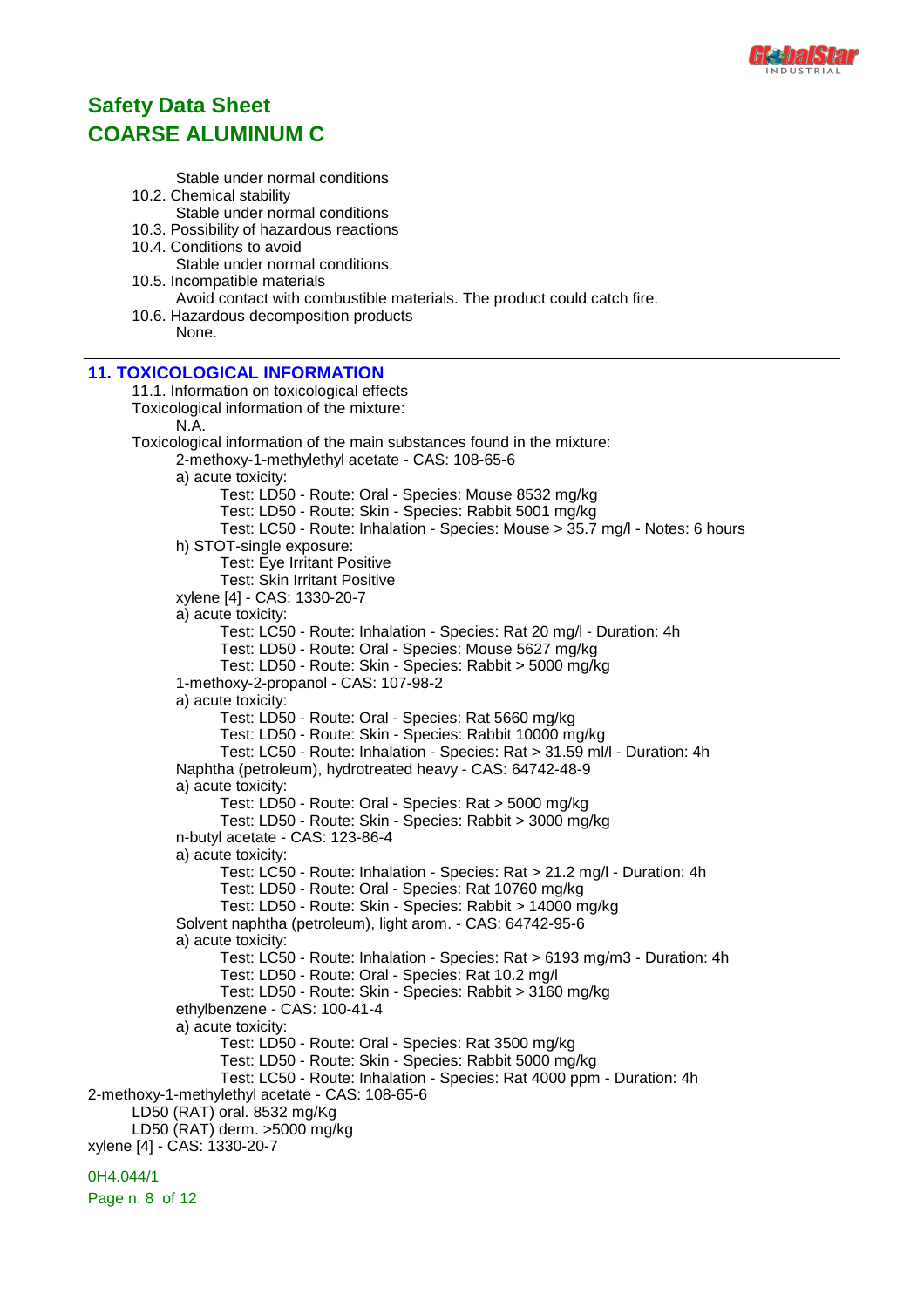

LD50 (RAT) ORAL: 5000 MG/KG

1-methoxy-2-propanol - CAS: 107-98-2 LD50 (RABBIT) ORAL: 8 G/KG (8000 MG/KG) n-butyl acetate - CAS: 123-86-4 LD (RAT) oral, 10770 mg/kg ethylbenzene - CAS: 100-41-4 LD50 (RAT) ORAL: 3500 MG/KG LD50 (RAT) ORAL: 4710 MG/KG BW

If not differently specified, the information required in Regulation (EU)2015/830 listed below must be considered as N.A.:

a) acute toxicity; b) skin corrosion/irritation; c) serious eye damage/irritation; d) respiratory or skin sensitisation; e) germ cell mutagenicity; f) carcinogenicity; g) reproductive toxicity; h) STOT-single exposure; i) STOT-repeated exposure; j) aspiration hazard.

#### **12. ECOLOGICAL INFORMATION**

12.1. Toxicity

Adopt good working practices, so that the product is not released into the environment. Do not use when plants are in flower: the product is toxic for bees. 2-methoxy-1-methylethyl acetate - CAS: 108-65-6 a) Aquatic acute toxicity: Endpoint: LC50 - Species: Fish = 180 mg/l - Duration h: 96 Endpoint: EC50 - Species: Daphnia = 380 mg/l - Duration h: 48 Endpoint: EC50 - Species: Algae = 2000 mg/l - Duration h: 72 xylene [4] - CAS: 1330-20-7 a) Aquatic acute toxicity: Endpoint: EC50 - Species: Daphnia = 1 mg/l - Duration h: 24 Endpoint: EC50 - Species: Algae = 4.36 mg/l - Duration h: 73 Endpoint: LC50 - Species: Fish = 2.6 mg/l - Duration h: 96 Endpoint: NOEC - Species: Algae = 0.44 mg/l - Duration h: 73 Endpoint: NOEC - Species: Daphnia = 1.57 mg/l - Notes: 21g Endpoint: NOEC - Species: Fish = 1.4 mg/l - Notes: 56g 1-methoxy-2-propanol - CAS: 107-98-2 a) Aquatic acute toxicity: Endpoint: LC50 - Species: Fish > 4600 mg/l - Duration h: 96 Endpoint: EC50 - Species: Daphnia = 23300 mg/l - Duration h: 48 n-butyl acetate - CAS: 123-86-4 a) Aquatic acute toxicity: Endpoint: LC50 - Species: Fish = 62 mg/l - Duration h: 96 Endpoint: EC50 - Species: Daphnia = 205 mg/l - Duration h: 48 Solvent naphtha (petroleum), light arom. - CAS: 64742-95-6 a) Aquatic acute toxicity: Endpoint: LC50 - Species: Fish = 9.22 mg/l - Duration h: 96 ethylbenzene - CAS: 100-41-4 a) Aquatic acute toxicity: Endpoint: EC50 - Species: Algae = 1.7 mg/l - Duration h: 96 Endpoint: EC50 - Species: Algae = 2.6 mg/l - Duration h: 72 Endpoint: LC50 - Species: Fish = 4.2 mg/l - Duration h: 96

Page n. 9 of 12

0H4.044/1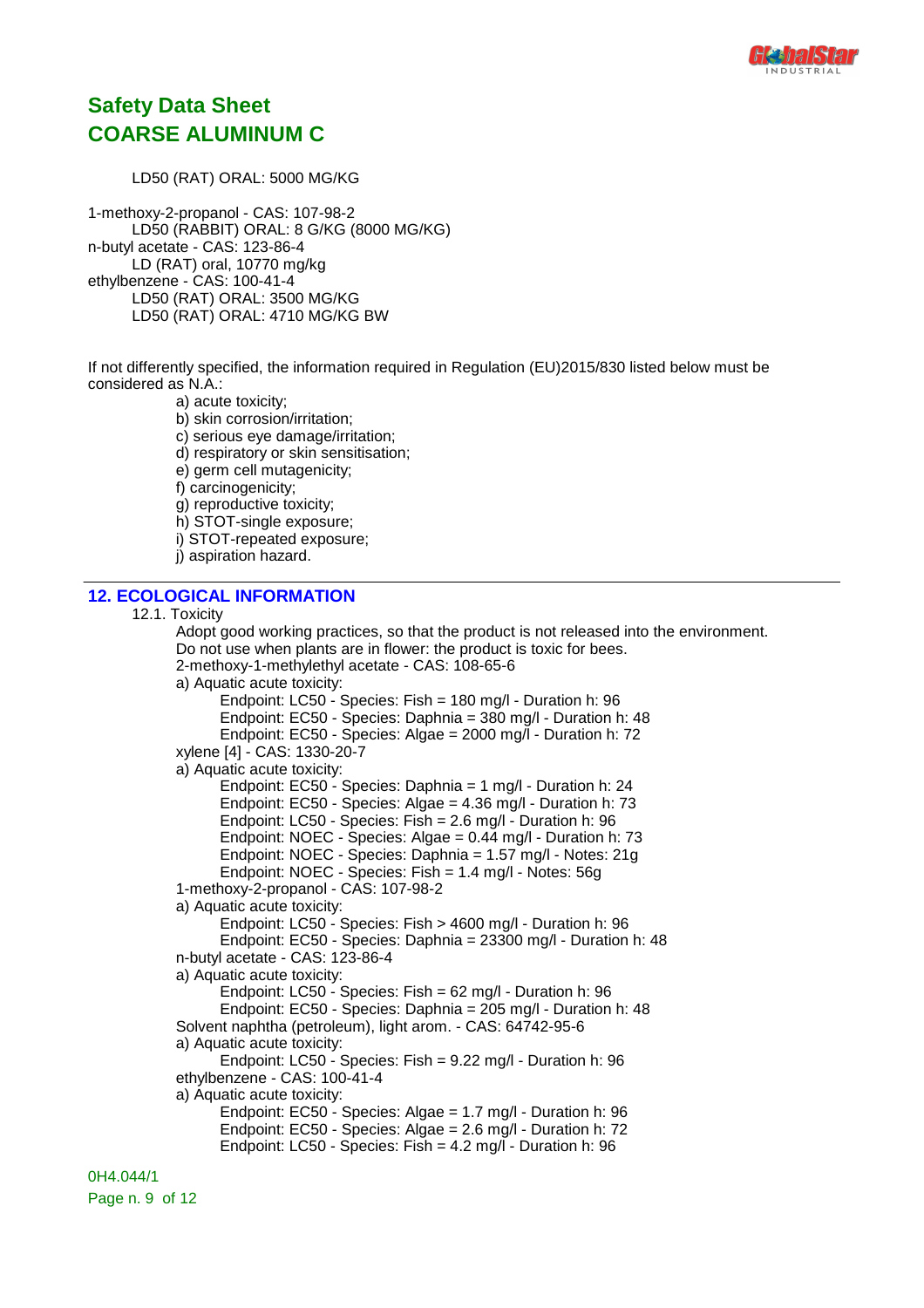

| Endpoint: EC50 - Species: Daphnia = 2 mg/l - Duration h: 48                                |
|--------------------------------------------------------------------------------------------|
| 12.2. Persistence and degradability                                                        |
| None                                                                                       |
| 2-methoxy-1-methylethyl acetate - CAS: 108-65-6                                            |
| Biodegradability: Easely biodegradable - Test: N.A. - Duration h: N.A. - %: N.A. - Notes:  |
| N.A.                                                                                       |
| xylene [4] - CAS: 1330-20-7                                                                |
| Biodegradability: Easely biodegradable - Test: N.A. - Duration h: N.A. - %: N.A. - Notes:  |
| N.A.                                                                                       |
| n-butyl acetate - CAS: 123-86-4                                                            |
| Biodegradability: Easely biodegradable - Test: N.A. - Duration h: N.A. - %: 83 - Notes: 28 |
| days                                                                                       |
| Solvent naphtha (petroleum), light arom. - CAS: 64742-95-6                                 |
| Biodegradability: Easely biodegradable - Test: N.A. - Duration h: N.A. - %: N.A. - Notes:  |
| N.A.                                                                                       |
| 12.3. Bioaccumulative potential                                                            |
| 2-methoxy-1-methylethyl acetate - CAS: 108-65-6                                            |
| Bioaccumulation: Not bioaccumulative - Test: N.A. N.A. - Duration h: N.A. - Notes: N.A.    |
| 12.4. Mobility in soil                                                                     |
| 2-methoxy-1-methylethyl acetate - CAS: 108-65-6                                            |
| Mobility in soil: Mobile - Test: N.A. N.A. - Duration h: N.A. - Notes: fast evaporating    |
| 12.5. Results of PBT and vPvB assessment                                                   |
| vPvB Substances: None - PBT Substances: None                                               |
| 12.6. Other adverse effects                                                                |
| None                                                                                       |
|                                                                                            |

### **13. DISPOSAL CONSIDERATIONS**

13.1. Waste treatment methods Recover, if possible. Send to authorised disposal plants or for incineration under controlled conditions. In so doing, comply with the local and national regulations currently in force.

### **14. TRANSPORT INFORMATION**



| 14.1. UN number                     |              |    |
|-------------------------------------|--------------|----|
| ADR-UN Number:                      | 1263         |    |
| IATA-UN Number:                     | 1263         |    |
| <b>IMDG-UN Number:</b>              | 1263         |    |
| 14.2. UN proper shipping name       |              |    |
| <b>ADR-Shipping Name:</b>           | <b>PAINT</b> |    |
| IATA-Shipping Name:                 | PAINT        |    |
| <b>IMDG-Shipping Name:</b>          | <b>PAINT</b> |    |
| 14.3. Transport hazard class(es)    |              |    |
| ADR-Class:                          | 3            |    |
| ADR - Hazard identification number: |              | 30 |
| IATA-Class:                         | 3            |    |
| IATA-Label:                         | 3            |    |
| IMDG-Class:                         | 3            |    |
| 14.4. Packing group                 |              |    |
| <b>ADR-Packing Group:</b>           | Ш            |    |
| IATA-Packing group:                 | Ш            |    |
| IMDG-Packing group:                 | Ш            |    |
| 14.5. Environmental hazards         |              |    |
| 0H4.044/1                           |              |    |

### Page n. 10 of 12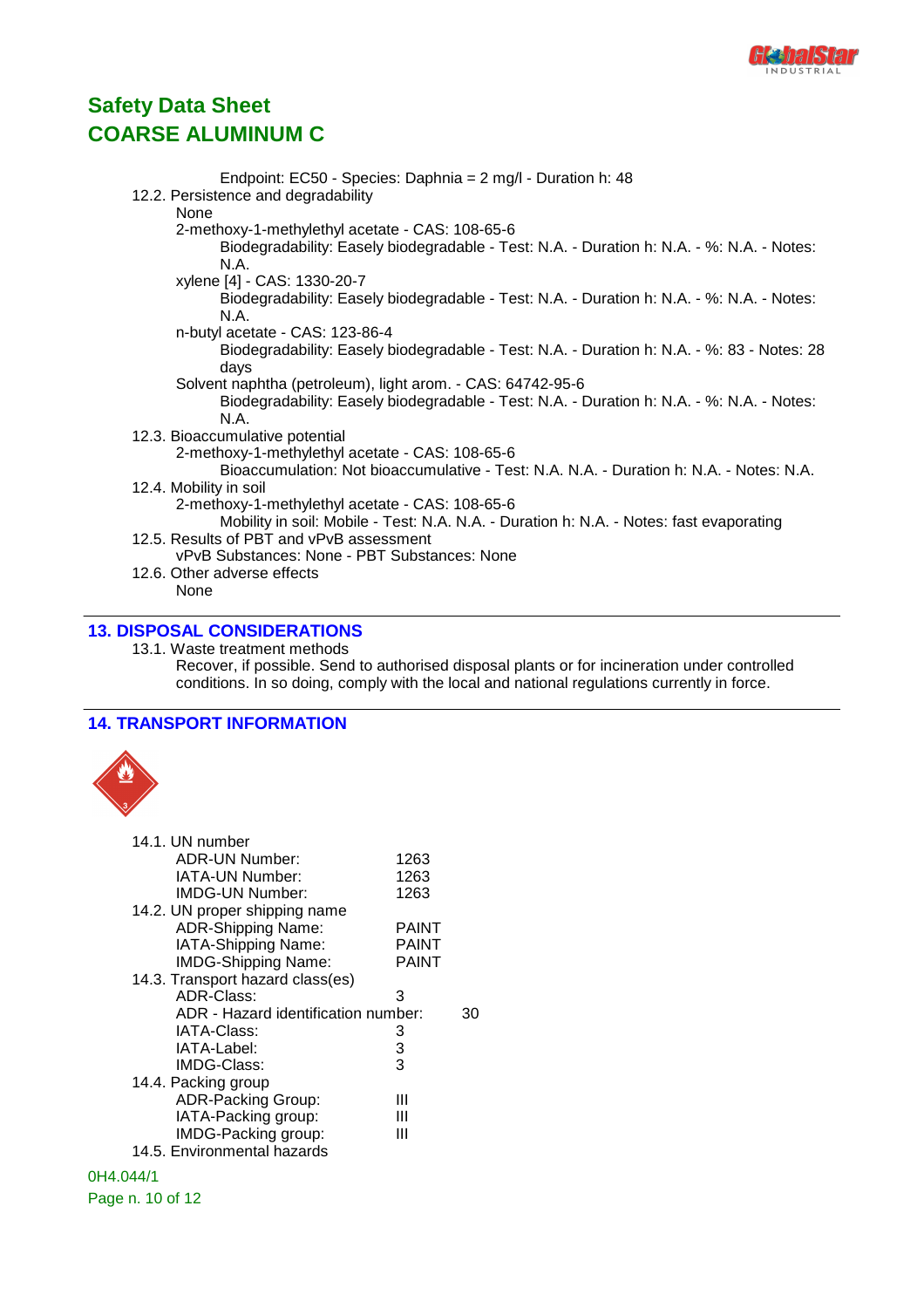

| <b>ADR-Enviromental Pollutant:</b>  | No             |
|-------------------------------------|----------------|
| IMDG-Marine pollutant:              | No             |
| 14.6. Special precautions for user  |                |
| <b>ADR-Subsidiary risks:</b>        |                |
| $ADR-S.P.$ :                        | 163 640E 650   |
| <b>ADR-Tunnel Restriction Code:</b> | (D/E)          |
| IATA-Passenger Aircraft:            | 355            |
| IATA-Subsidiary risks:              |                |
| IATA-Cargo Aircraft:                | 366            |
| IATA-S.P.:                          | A3 A72         |
| IATA-ERG:                           | 3L             |
| IMDG-EmS:                           | F-E i<br>. S-E |
| <b>IMDG-Subsidiary risks:</b>       |                |
| IMDG-Storage category:              | Category A     |
| IMDG-Storage notes:                 |                |
|                                     |                |

14.7. Transport in bulk according to Annex II of Marpol and the IBC Code N.A.

#### **15. REGULATORY INFORMATION**

15.1. Safety, health and environmental regulations/legislation specific for the substance or mixture Dir. 67/548/EEC (Classification, packaging and labelling of dangerous substances). Dir. 99/45/EEC (Classification, packaging and labelling of dangerous preparations). Dir. 98/24/EC (Risks related to chemical agents at work). Dir. 2000/39/EC (Occupational exposure limit values); Dir. 2006/8/CE. Regulation (CE) n. 1907/2006 (REACH), Regulation (CE) n.1272/2008 (CLP), Regulation (CE) n.790/2009. Volatile Organic compounds - VOCs = 651.13 g/l

Volatile CMR substances = 0.06 %

Halogenated VOCs which are assigned the risk phrase  $R40 = 0.00$  % Organic Carbon -  $C = 0.33$ 

Where applicable, refer to the following regulatory provisions : Directive 2003/105/CE ('Activities linked to risks of serious accidents') and subsequent amendments. Regulation (EC) nr 648/2004 (detergents). 1999/13/EC (VOC directive)

Provisions related to directives 82/501/EC(Seveso), 96/82/EC(Seveso II):

N.A.

15.2. Chemical safety assessment No

#### **16. OTHER INFORMATION**

Full text of phrases referred to in Section 3:

H261 In contact with water releases flammable gases.

H228 Flammable solid.

H226 Flammable liquid and vapour.

H332 Harmful if inhaled.

H312 Harmful in contact with skin.

H319 Causes serious eye irritation.

H335 May cause respiratory irritation.

H315 Causes skin irritation.

- H373 May cause damage to organs through prolonged or repeated exposure if inhaled.
- H304 May be fatal if swallowed and enters airways.

H336 May cause drowsiness or dizziness.

0H4.044/1 Page n. 11 of 12